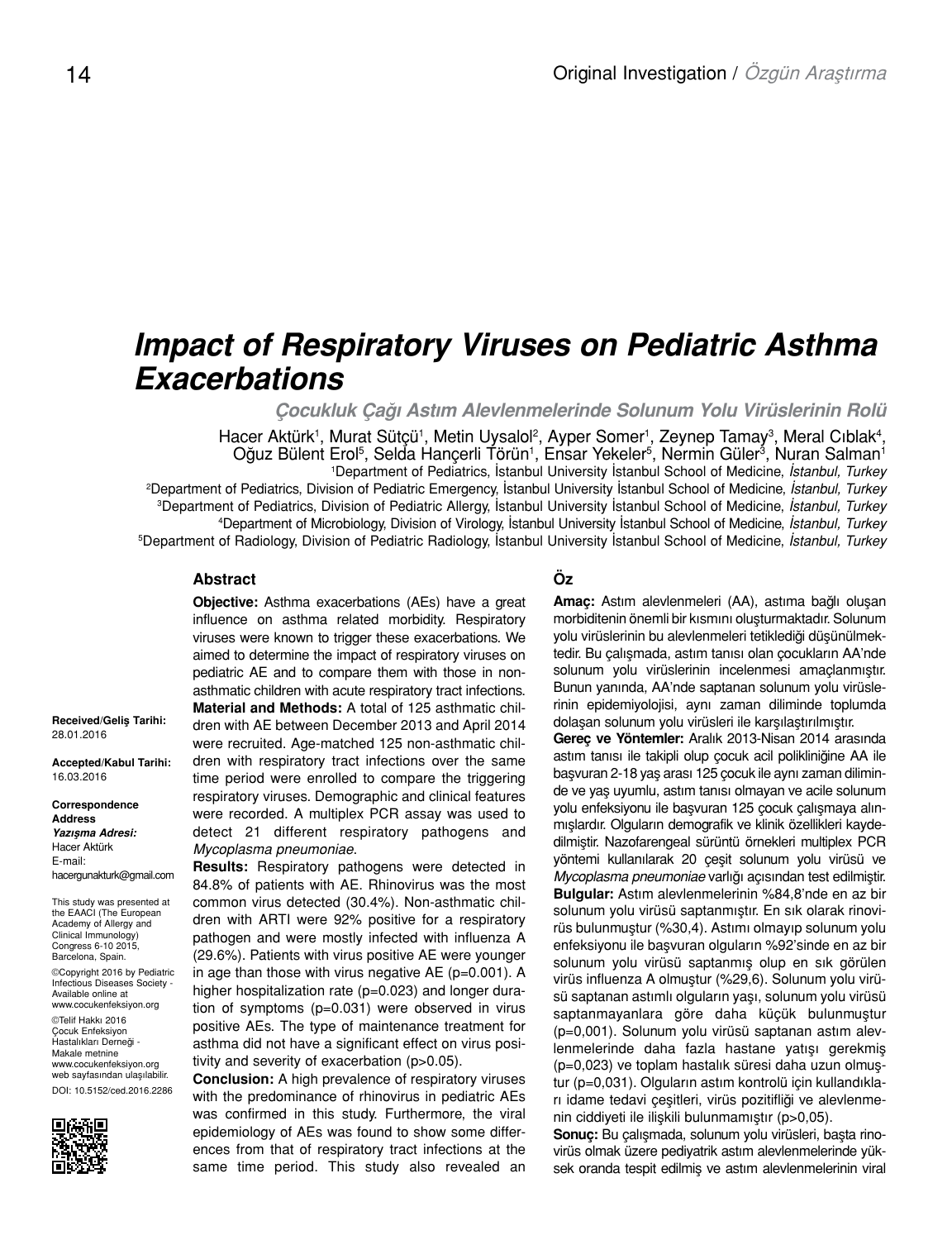increase in the severity of AEs with the presence of respiratory viruses, highlighting their importance in treatment and prevention strategies of AEs. (J Pediatr Inf 2016; 10: 14-21)

**Keywords:** Asthma exacerbation, children, influenza viruses, respiratory viruses, rhinovirus

## **Introduction**

Asthma is one of the most common chronic childhood disease, causing intermittent and reversible bronchial obstruction. Viral respiratory infections can trigger asthma exacerbations (AEs) in children. These exacerbations have a great influence on total asthma related morbidity, mortality, and cost. Approximately 80% of AEs has been associated with respiratory viral infections (1, 2). Rhinoviruses (RVs), respiratory syncytial virus (RSV), coronaviruses (CVs), influenza A and B, parainfluenza viruses (PIVs), adenovirus (AV), human metapneumovirus (HMPV), human bocavirus (HBOV), and enteroviruses (EVs) have been related to AEs (3). The viral detection rate and type of respiratory virus in AEs depend on age, seasonality, and locality (3). RV is the predominant viral pathogen in older children with AE accounting approximately for 60% (2). On the other hand, RSV predominates in asthma exacerbations of younger children (4). Surprisingly, *Mycoplasma pneumonia* was not found to be a frequent trigger of acute asthma in children despite the frequent use of macrolides in AEs (5).

Because the prevalence and spectrum of viral infections may greatly vary depending on seasonality and locality, epidemiological data regarding the association of viral respiratory infections and AEs in our region would help in the accumulation of data on this issue. Furthermore, information regarding clinical differences of viral triggered AEs may give new perspectives on the prevention and treatment of these AEs. The difference of viral epidemiology of AEs and that of respiratory tract infections in nonasthmatic children is not extensively studied, which may confirm the specific role of some viruses in triggering AEs. Hence, this study was planned to determine the role of different viruses in precipitating AEs in Istanbul, to define the clinical differences of viral triggered AEs, and to compare viral etiology of AEs with that of respiratory tract infections in children without asthma over the same time period.

# **Material and Methods**

**Study population and design:** This is a prospective descriptive study conducted in the pediatric emergency room of a tertiary university hospital. Study population consisted of 125 children with physician diagnosed asthepidemiyolojisi, aynı dönemde astımı olmayan çocuklardaki solunum yolu enfeksiyonlarından farklılık göstermiştir. Bunun yanı sıra, solunum yolu virüslerinin astım alevlenmelerinin ciddiyetini ve süresini arttırdığı gözlenmiştir. (J Pediatr Inf 2016; 10: 14-21)

**Anahtar kelimeler:** Astım alevlenmesi, çocuk, influenza virüsleri, solunum yolu virüsleri, rinovirüs

ma aged 2–18 years, who were admitted to the emergency room with AE between December 2013 and April 2014. Children <2 years of age were not included even if they had a history of three or more episodes of wheezing attacks relieved by bronchodilators to rule out the confounding factors due to differential diagnosis. Agematched 125 peers without known asthma or current wheezing who were admitted to the emergency room with sign and symptoms of acute respiratory tract infection over the same time period were also recruited in the study to compare viral etiologies of AEs and acute respiratory tract infections in non-asthmatic children. Asthma was excluded in these children by questioning their medical history regarding clinical features, which defines asthma. Sex and age-matched children without asthma were recruited within 3 days of a child with asthma entering the study.

Demographic features, acute symptoms, and physical examination on admission were recorded on a standardized data collection sheet. Detailed medical history regarding asthma were taken in asthmatic children. Results of the skin prick allergy tests were obtained from medical records. The severity of AEs was classified according to the Global Initiative for Asthma guidelines (6, 7). Hemogram with differentials, C reactive protein (CRP), and chest X-ray were obtained if ordered by the physician dealing with the patient in the emergency room. Chest X-rays were evaluated by a radiologist blinded to the group of the patient and result of the viral detection. Need for hospital admission (to pediatric wards or to pediatric intensive care unit) was recorded. All patients were followed up via phone calls after discharge until they were free of symptoms regarding the current exacerbation and/ or respiratory infection.

This study was approved by the Ethics Committee of İstanbul School of Medicine İstanbul University with the number 2013/1845. Informed consents were obtained from the parents/patients before participation.

**Definitions:** Asthma was defined as a history of at least three episodes of wheeze and/or dyspnea, which clinically improved with the use of  $\beta_2$  agonists.

Asthma exacerbation was defined as signs and symptoms like cough, dyspnea, chest tightness, or wheezing, which required admission to the emergency department and nebulized bronchodilators to relieve previously diagnosed asthmatic children (8).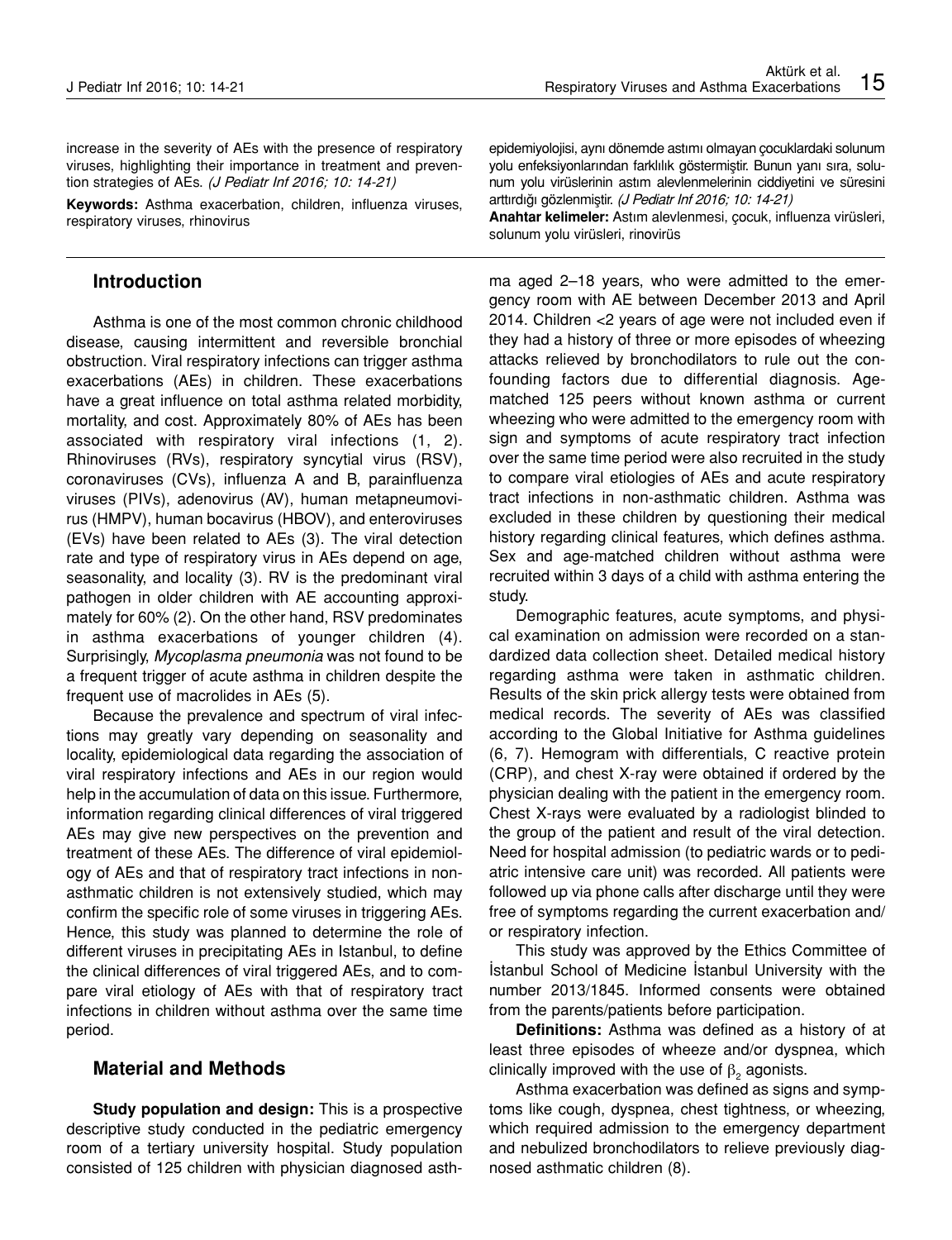The asthma control level of asthmatic patients was determined by questioning daytime symptoms, limitation of activities, nocturnal symptoms, and need for reliever/ rescue treatment in the past 4 weeks according to the criteria previously defined in the Global Initiative for Asthma (GINA) guidelines (6, 7).

Non-asthmatic children with respiratory tract infections were diagnosed based on clinical and radiological findings (9). Bronchiolitis was defined as the presence of tachypnea, dyspnea, and wheezing in younger children, frequently seen with air trapping on chest X-ray. Acute bronchitis was characterized by productive cough and variable rhonchi on auscultation without a consolidation on chest X-ray. Pneumonia was confirmed when patient showed symptoms of lower respiratory tract infections together with rales on auscultation and consolidation on chest X-ray.

**Nasopharyngeal sample collection and virus analysis:** On the admission day to the emergency room, nasopharyngeal samples were collected by inserting the cotton swab in both nostrils till the nasopharynx and turning it around 360°. All specimens were obtained without administering any solution into the nostrils. The cotton swabs were maintained in the transport medium containing tubes (Virocult, Medical Wire & Equipment, UK). Samples were transported to the virology laboratory immediately during the working hours and analysis was performed on the same day. If the sample was not taken during working hours, it was kept at room temperature for a maximum of 24 h before transporting to the laboratory. In the virology laboratory, EZ1 Virus mini kit V2.0 (Catalog number: 955134, Qiagen, Germany) was used for total nucleic acid extraction in accordance with the manufacturer's instructions. Real-time polymerase chain reaction (RT-PCR)-based multiplex FTD® Respiratory Pathogens 21 kit (Fast-track diagnostics Ltd. Malta) was used for the detection of respiratory pathogens on RotorGene Q platform (Qiagen, Germany). The kit is able to detect the following 21 respiratory pathogens[: influenza A and B;](http://www.fast-trackdiagnostics.com/products/5/ftd_respiratory_pathogens_21/) [H1N1; RV; CV, NL63, 229E, OC43, HKU1; parainfluenza 1,](http://www.fast-trackdiagnostics.com/products/5/ftd_respiratory_pathogens_21/) [2, 3, 4; HMPV A/B; HBOV;](http://www.fast-trackdiagnostics.com/products/5/ftd_respiratory_pathogens_21/) *M. pneumoniae*; RSV A/B; AV; [EV; and parechovirus and has an internal control.](http://www.fast-trackdiagnostics.com/products/5/ftd_respiratory_pathogens_21/) For the detection of influenza H3 subtype, influenza B Yamagata and Victoria lineages, real-time RT-PCR was performed using an ABI 7500 platform with CDC primers and probes according to the CDC protocol (10).

#### **Statistical analysis**

Normality was assessed using the Shapiro Wilk test, Kolmogorov–Smirnov test, and histogram graphics. Data were presented as median, minimum, maximum, frequency, and percentage. T test was used for the comparison of normally distributed continuous data between independent groups. Mann–Whitney U test was chosen for data that

were not normally distributed. Categorical variables were evaluated using the chi-square test, chi-square with Yates' correction and Fisher's exact test. All p values are based on two tailed statistical analyses, and p values <0.05 were considered statistically significant. All statistical analyses were performed with SPSS (SPSS Statistics for Windows, Version 21.0.; Armonk, NY, IBM Corp).

| Table 1. Comparison of patients with asthma exacerbations and |  |
|---------------------------------------------------------------|--|
| other respiratory tract infections                            |  |

|                                                   | Children with<br>asthma<br>exacerbation<br>$(n=125)$ | Non-asthmatic<br>children with<br>respiratory tract<br>infections<br>$(n=125)$ | р     |  |
|---------------------------------------------------|------------------------------------------------------|--------------------------------------------------------------------------------|-------|--|
| Age, years,<br>median (range)                     | $5.5(2.5-15)$                                        | $5(2.5-16)$                                                                    | 0.386 |  |
| Age 2-5 years /<br>>5 years, n                    | 63/62                                                | 53/72                                                                          | 0.205 |  |
| Sex, M, n (%)                                     | 89 (71.2)                                            | 73 (58.4)                                                                      | 0.034 |  |
| Presence of any<br>respiratory pathogen,<br>n (%) | 106 (84.8)                                           | 115 (92)                                                                       | 0.115 |  |
| Admission time; n (%)                             |                                                      |                                                                                |       |  |
| December                                          | 32 (25.6)                                            | 28 (22.4)                                                                      | 0.864 |  |
| January                                           | 36 (28.8)                                            | 44 (35.2)                                                                      |       |  |
| February                                          | 24 (19.2)                                            | 21(16.8)                                                                       |       |  |
| March                                             | 24 (19.2)                                            | 23 (18.4)                                                                      |       |  |
| April                                             | 9(7.2)                                               | 9(7.2)                                                                         |       |  |
| Hospitalization, n (%)                            | 33 (26.4)                                            | 31 (24.8)                                                                      | 0.772 |  |
| PICU admission, n (%)                             | 8(6.6)                                               | 3(2.4)                                                                         | 0.123 |  |
| Duration of symptoms,<br>days, median (range)     | $7(2 - 20)$                                          | $6(4 - 21)$                                                                    | 0.106 |  |
| PICU: Pediatric Intensive Care Unit               |                                                      |                                                                                |       |  |



**Figure 1.** Distribution of respiratory viruses detected in children with asthma exacerbation (n=125) and in non-asthmatic children with respiratory tract infection (n=125)

RV: rhinovirus; RSV: respiratory syncytial virüs; InfA: influenza A; HMPV: human metapneumovirus; CV: coronavirus; InfB: influenza B; AV: adenovirus; HBOV: human bocavirus; PIV: parainfluenza virus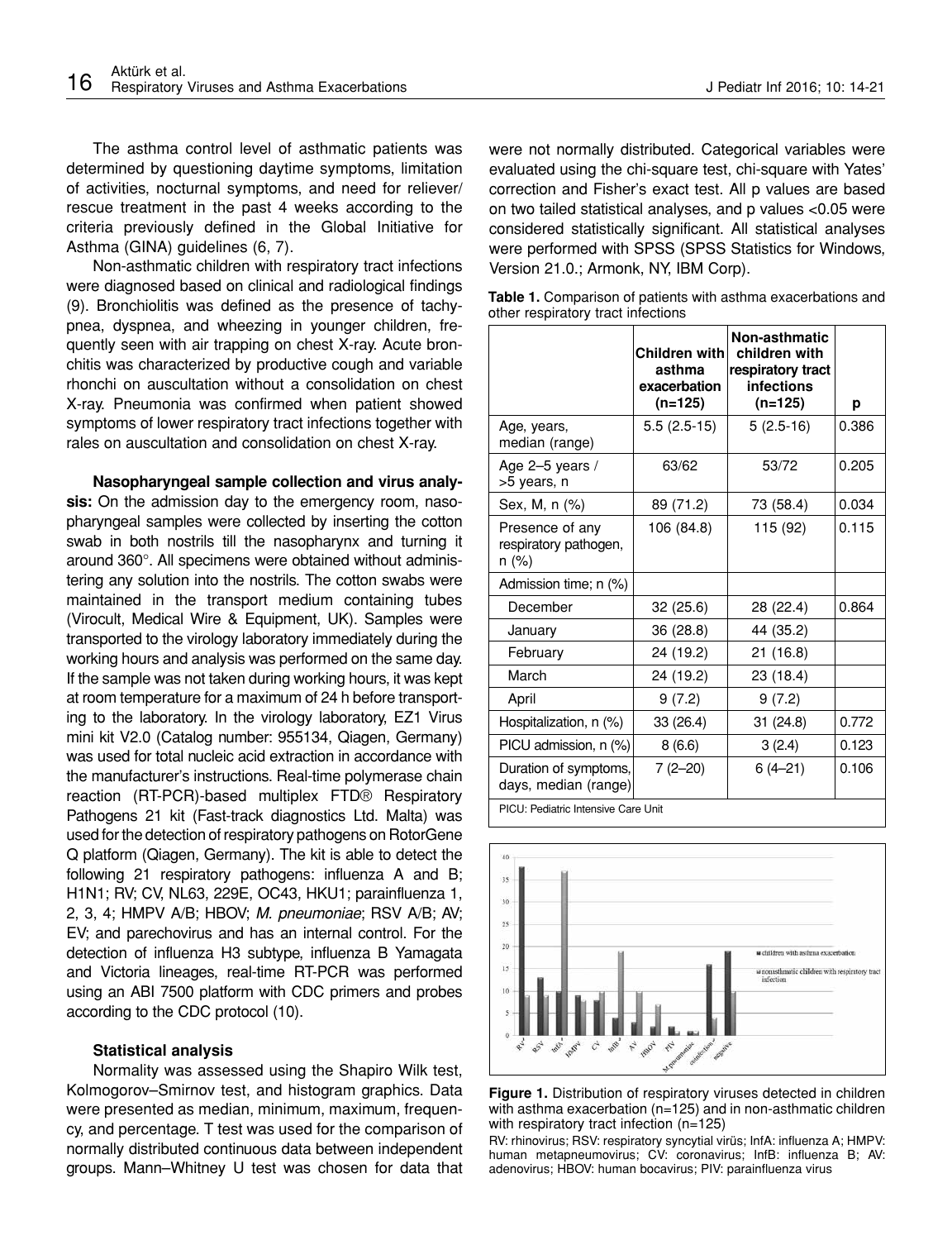|                                                                                | <b>Virus positive</b><br>asthma<br>n=106 (84.8%) | Virus negative<br>asthma<br>exacerbations<br>n=19 (15.2%) | р       |  |
|--------------------------------------------------------------------------------|--------------------------------------------------|-----------------------------------------------------------|---------|--|
| Age, years, median<br>(range)                                                  | $5.5(2.5-15)$                                    | $8(3.5-14)$                                               | 0.001   |  |
| Sex M; n (%)                                                                   | 76 (71.7)                                        | 13 (68.4)                                                 | 0.771   |  |
| Domestic tobacco<br>exposure, n (%)                                            | 45 (42.5)                                        | 12 (63.2)                                                 | 0.156   |  |
| Presence of atopic<br>sensitization, n (%)                                     | 57 (53.8)                                        | 17 (89.5)                                                 | 0.008   |  |
| Severity of AE, n (%)                                                          |                                                  |                                                           |         |  |
| Mild                                                                           | 48 (45.3)                                        | 15 (78.9)                                                 | 0.006   |  |
| Moderate                                                                       | 22(20.8)                                         | 4(21.1)                                                   |         |  |
| Severe                                                                         | 36 (34)                                          | 0                                                         |         |  |
| Hospitalization, n (%)                                                         | 32 (30.2)                                        | 1(5.3)                                                    | 0.023   |  |
| PICU admission, n (%)                                                          | 8(7.7)                                           | 0                                                         | 0.214   |  |
| Duration of symptoms,<br>days                                                  | 7 (4-20)                                         | $4(2-5)$                                                  | <0.001  |  |
| Positive CXR finding,<br>n (%)                                                 | 51(48.1)                                         | 2(10.5)                                                   | 0.002   |  |
| Laboratory parameters,<br>median (range)                                       |                                                  |                                                           |         |  |
| Leucocyte count*                                                               | 10700<br>$(3870 - 29300)$                        | 9380<br>$(4680 - 13200)$                                  | 0.172   |  |
| Neutrophil count*                                                              | 7000<br>$(200 - 24900)$                          | 6500<br>(2930-10200)                                      | 0.273   |  |
| Lymphocyte count*                                                              | 2500<br>$(500 - 7300)$                           | 2490<br>$(500-4650)$                                      | 0.891   |  |
| Eosinophil count*                                                              | 110 (0-1060)                                     | 400 (0-900)                                               | 0.011   |  |
| CRP, mg/dL                                                                     | 9.18<br>$(0.01 - 100)$                           | 1.54<br>$(0.18 - 10.85)$                                  | < 0.001 |  |
| AE: asthma exacerbation; CXR: Chest X ray; PICU: Pediatric Intensive Care Unit |                                                  |                                                           |         |  |

**Table 2.** Clinical and laboratory features of asthma exacerbations in relation to viral infection

**Results**

## **Patient characteristics**

A total of 250 children admitted to the pediatric emergency room, 125 with AE and 125 with respiratory tract infections were recruited to the study between December 2013 and April 2014. The most common clinical diagnosis of non-asthmatic children with respiratory tract infections were upper respiratory tract infection (69.6%), followed by acute bronchitis (12.8%), bronchopneumonia (10.4%), pneumonia (4%), and acute bronchiolitis (3.2%).

Comparison of viral etiology in asthma exacerbations and other respiratory tract infections:

Respiratory pathogens were detected in 84.8% of patients with AE and in 92% of age-matched non-asth**Table 3.** Clinical features of asthma exacerbations in patients aged between 2–5 years and >5 years

| Patients with asthma exacerbation                                                                                                                        |             |             |         |  |  |
|----------------------------------------------------------------------------------------------------------------------------------------------------------|-------------|-------------|---------|--|--|
|                                                                                                                                                          | 2-5 years   | 6-17 years  |         |  |  |
|                                                                                                                                                          | $(n=53)$    | (n=72)      | р       |  |  |
| Organism detected in<br>nasal sample, n (%)                                                                                                              |             |             |         |  |  |
| Negative                                                                                                                                                 | 2(3.8)      | 17 (23.6)   | 0.005   |  |  |
| Rhinovirus                                                                                                                                               | 18 (34)     | 20 (27.8)   | 0.585   |  |  |
| RSV                                                                                                                                                      | 10 (18.9)   | 3(4.2)      | 0.018   |  |  |
| Influenza A                                                                                                                                              | 5(9.4)      | 5(6.9)      | 0.742   |  |  |
| <b>HMPV</b>                                                                                                                                              | 3(5.7)      | 6(8.3)      | 0.732   |  |  |
| Coronaviruses                                                                                                                                            | 2(3.77)     | 5(6.9)      | 0.698   |  |  |
| Influenza B                                                                                                                                              | 0           | 4(5.6)      | 0.136   |  |  |
| Adenovirus                                                                                                                                               | 1(1.9)      | 2(2.8)      | 1.00    |  |  |
| <b>HBOV</b>                                                                                                                                              | 2(3.8)      | 0           | 0.178   |  |  |
| Parainfluenza viruses                                                                                                                                    | 1(1.9)      | 1(1.4)      | 1.00    |  |  |
| Mycoplasma<br>pneumoniae                                                                                                                                 | 0           | 1(1.4)      | 1.00    |  |  |
| Coinfection                                                                                                                                              | 9(17.6)     | 8 (14.5)    | 0.495   |  |  |
| Presence of atopic<br>sensitization, n (%)                                                                                                               | 16 (30.2)   | 58 (80.6)   | < 0.001 |  |  |
| Severity of AE, n (%)                                                                                                                                    |             |             |         |  |  |
| Mild                                                                                                                                                     | 19 (35.8)   | 44 (61.1)   | 0.005   |  |  |
| Moderate                                                                                                                                                 | 11 (20.8)   | 15 (20.8)   |         |  |  |
| Severe                                                                                                                                                   | 23 (43.4)   | 13 (18.1)   |         |  |  |
| Hospitalization, n (%)                                                                                                                                   | 21 (39.6)   | 12 (16.7)   | 0.008   |  |  |
| PICU admission, n (%)                                                                                                                                    | 8(15.1)     | 0           | 0.001   |  |  |
| Duration of symptoms,<br>days, n (%)                                                                                                                     | $7(4 - 20)$ | $6(2 - 21)$ | 0.037   |  |  |
| AE: asthma exacerbation; HBOV: human bocavirus; HMPV: human<br>metapneumovirus; PICU: Pediatric Intensive Care Unit; RSV: respiratory<br>syncytial virus |             |             |         |  |  |

matic children with a respiratory tract infection (Table 1). RV was the most common virus detected (30.4%) in patients with AE. In contrast, non-asthmatic children were mostly infected with influenza A (29.6%), followed by influenza B (15.2%). The distribution of viral pathogens is summarized in Figure 1.

Detection of ≥2 respiratory pathogens was more frequent in AEs (12.8%, p=0.006) and all patients coinfected with RV; 5 with AV; 3 with RSV; 3 with HBOV; 2 with CV; and 1 each with PIV, influenza B, and HMPV. In contrast, coinfection was detected in only four non-asthmatic children with respiratory tract infections: three with HBOV+RSV and one with RV+EV.

Hospitalization rate and duration of symptoms were similar in children with AE and in non-asthmatic children with respiratory tract infections.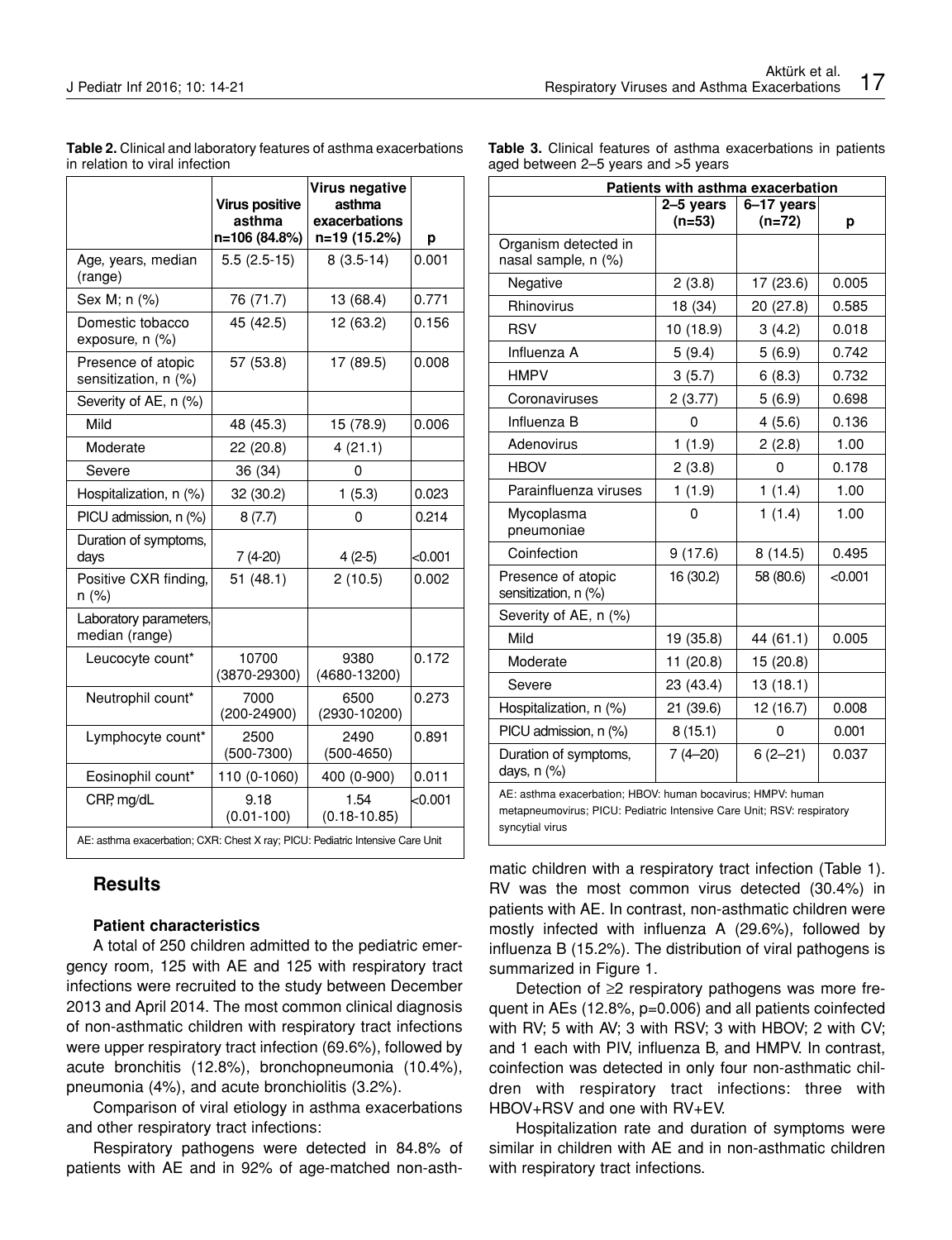Comparison of virus positive and negative asthma exacerbations.

Demographic, clinical, and laboratory characteristics of patients who had an AE with and without a detectable respiratory pathogen were compared (Table 2). Patients with AEs triggered by respiratory pathogens were younger in age (p=0.001). Male gender was predominant in both subgroups. Atopic sensitization defined by positive skin prick tests was more common in children with a virus negative AE ( $p=0.008$ ). The presence of  $\geq 2$  symptoms related to respiratory tract infections, including fever, rhinorrhea, nasal congestion, hoarseness, sore throat, myalgia, and fatigue, was indicative of viral positivity (p<0.001). Fever, pharyngitis, and hyperemia of nasal mucosa were associated with a detectable virus in AEs ( $p < 0.001$  for all). On the other hand, the paleness of nasal mucosa was detected in 68.4% of virus negative asthma exacerbations (p<0.001).

Out of the 125 children with an AE, 51.2% were not using inhaled corticosteroids (ICS) either alone or in combination with leukotriene receptor antagonists (LCRA). The use of short acting  $\beta_2$  agonists as needed was the most common asthma treatment in either group (37.1% and 47.4% in the virus positive and negative groups, respectively). The type of asthma treatment, i.e., only LCRA, only ICS, combination of ICS and LCRA, or only short acting β2 agonists as needed, did not have a significant effect on virus positivity and severity of AE (p>0.05 for all). Most of the children had partly controlled asthma (70.4%). Children with controlled and uncontrolled asthma had similar frequencies (16.8% and 12%, respectively). Asthma control level affected neither virus detection nor the need of hospitalization (p>0.005).

Presence of a respiratory virus was associated with the severity of AE (Table 2, p=0.006). Hospitalization rate were also significantly higher in virus induced AEs (p=0.024). A respiratory pathogen was detected in all severe AEs (n=36 out of 125), RV was the most prevalent among them (n=15). Duration of the symptoms was longer in children with a virus positive AE (p=0.031). A chest X-ray was ordered in 64.8% of children with AE: peribronchial infiltration was present in 32.5%, consolidation in 7.9%, and atelectasis in 1.6%. A positive radiological finding was significantly associated with a virus positive AE (Table 2, p=0.002). There were no difference in leucocyte, neutrophil, and lymphocyte counts. However, eosinophil counts were found to be significantly higher in children with a virus negative AE (p=0.011). CRP was higher in virus positive AEs (p<0.001).

Comparison of asthma exacerbations in regard to age groups (2–5 years vs 6–17 years).

Detection of a respiratory virus in AEs was associated with younger age (p=0.002). With regard to the detected virus types, only RSV showed a difference in detection rate, with higher detection rate in 2–5 years old asthmatic children (Table 3). RV was the most common respiratory pathogen in both groups. Atopic sensitization was more frequent in patients >5 years old (p<0.001). Severity of AEs increased with younger age (p=0.005). Accordingly, need for hospitalization and pediatric intensive care unit admission was more frequent, and the duration of symptoms were longer in the younger age group (Table 3).

# **Discussion**

This study evaluated the role of respiratory viruses in precipitating AEs of children, with a specific focus on determining the viral epidemiology of AEs and concurrent respiratory tract infections of the non-asthmatic children in the community. It also described the clinical features of virus associated AEs. A respiratory virus was detected in a high proportion of children with AEs (84.8%). Recent studies report a less pronounced rate of virus positivity in AEs (34.1%–63.1%), which may be due to regional and seasonal differences (11-15). It is proposed that altered innate immunity in asthmatics may contribute to viral induced exacerbations, owing to epithelial damage, mucus metaplasia, and immune system polarization towards a T helper 2 phenotype, thus, decreasing the interferon-γ response, which is important in antiviral immunity (16). RV with a rate of 43.2%, alone or as a co-infection, was the predominant virus detected in respiratory secretions of children with AEs. Several studies confirm the association between RV and AEs (2, 5, 11-15). Association between RV and asthma has been thoroughly studied. It was suggested that RV infection induces the release of chemokines from airway epithelial cells, which potentiates preexisting allergic inflammation (16).

In this study, a significantly higher prevalence of RV was detected in children with AEs. On the contrary, influenza viruses were the most common respiratory viruses in the non-asthmatic children with respiratory tract infection, and RV was the fifth most common. The frequency of coinfections also significantly differed between the two groups, with higher incidence seen in children with AEs, and strikingly all coinfections included RV. In brief, data presented here showed that viral epidemiology of asthma does not reflect viral epidemiology in the community for the study period. RV still predominates in AEs, even if the circulating virus in the community is different at that time. Studies evaluating this issue by the inclusion of agematched asthmatic and non-asthmatic respiratory illnesses at the same time period are limited in number. Rawlinson et al. have found a higher association of HMPV and EVs with respiratory infections in children without asthma than in children with asthma, in whom RV was the most prevalent (17).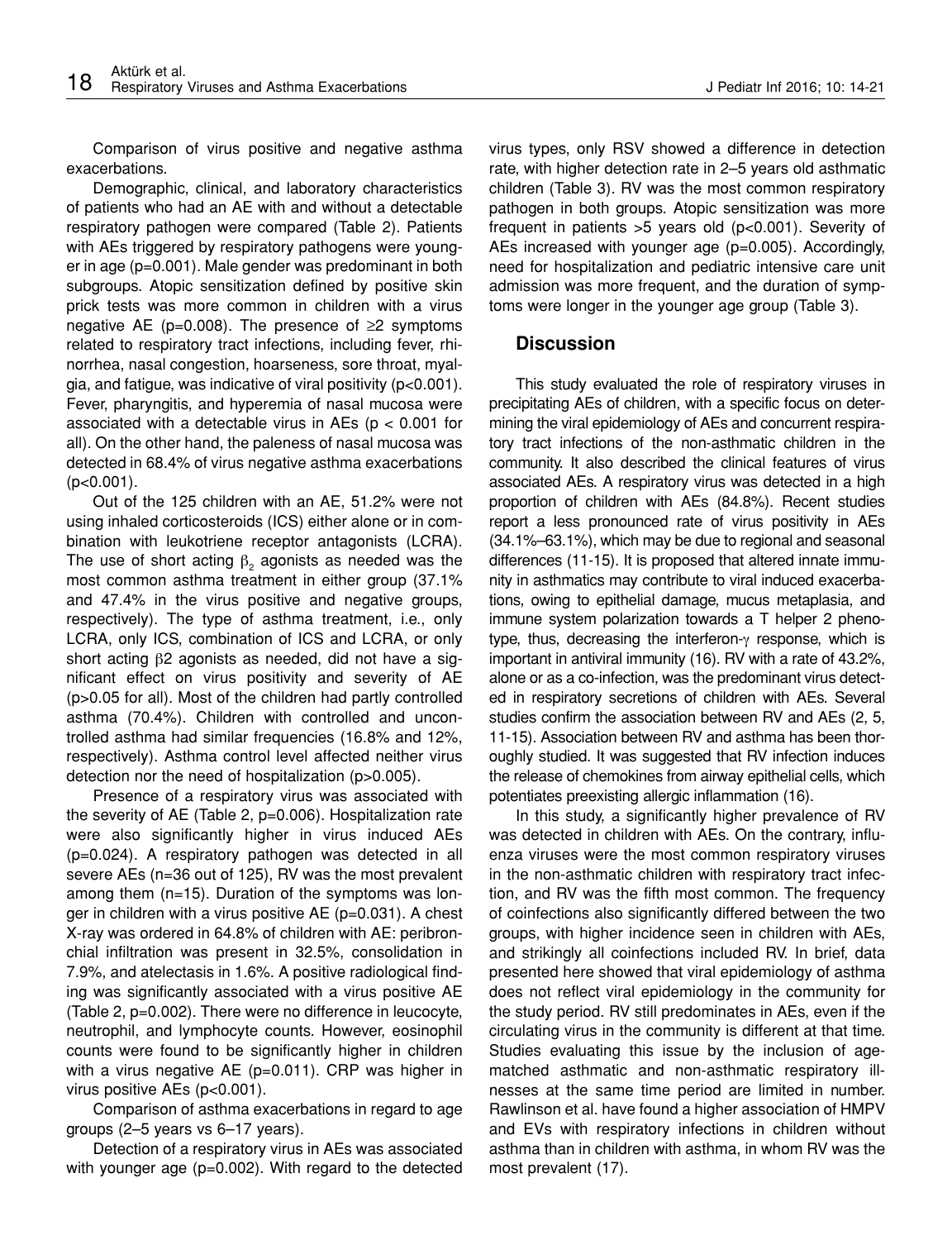Respiratory syncytial virus has been reported as the most common underlying viral cause of AEs in preschool ages (2, 4, 18). Although RSV showed a significantly higher incidence in preschool aged children than in school aged children, RV was still the leading viral cause of AEs in our preschool aged children. The overall low prevalence of RSV infection may be due to the exclusion of wheezy children below 2 years of age in this study.

Most pediatric studies report an overall low prevalence of influenza from 0 up to 7% (14, 19). In this study, influenza A and B were present in 11.2% of children with AEs compared with 44.8% in non-asthmatic children with respiratory infections. The time period of the study should be taken into account in the interpretation of influenza prevalence in AEs because it produces yearly epidemics during the winter months. In 2013–2014 cold season, a high level of influenza activity was observed in İstanbul. It peaked in January and February, 2014, a time period in which 48% of children with AEs were enrolled in the present study. This may explain the relatively high incidence of Influenza in our asthmatic patients. Some studies reported that AEs triggered by Influenza may be severe and lead to hospitalizations (20). However, only 2 out of 14 children with Influenza related AEs were hospitalized in this study.

Children with virus negative AEs were older (2–5 years vs >5 years, p=0.001); a similar finding was reported by Chang et al. (8). Similarly, atopic sensitization was detected more frequently in older children (p<0.001). Furthermore, the presence of atopy was more common and blood eosinophil counts were higher in children with virus negative AEs (p=0.008 and p=0.011 respectively). All of these data, which support one another, imply that older the age, the higher the probability that AEs were related to allergen exposure and not to a respiratory virus. Previously reported data showed the synergistic interaction between allergen exposure and viral infection in an allergen sensitized host, which increased the risk and severity of asthma exacerbation (21, 22). Findings of the present study did not indicate a synergistic effect of atopic sensitization and presence of a respiratory virus on the severity of asthma exacerbation.

Influence of respiratory virus detection on the severity of AEs and duration of symptoms is not a frequently studied. Studies that included both in and outpatients, like the present study, could make a better and objective evaluation of hospitalization and disease severity. Two trials with such a design, in which almost half of the AEs were virus positive, did not associate respiratory virus positivity and AE severity (5, 13). In contrast, our data revealed positive correlation between respiratory virus detection and severity of AEs, duration of symptoms, need for hospitalization, and pediatric intensive care unit admission (p<0.05 in all). This finding indicates that respiratory viruses not only trigger AEs but also increase their severity.

Half of the asthmatic patients were using regular ICS. The influence of the presence and type of controller treatment on virus associated AEs has been seldomly evaluated. In the present study, it did not the affect attack severity and frequency of respiratory virus detection in AEs. In an adult study, it was found that patients with RV infection were significantly less likely to be ICS users (23). Another study reported similar findings to the current study. Authors have found no relation of ICS use with the frequency of virus detection, hospitalization, and attack severity (5). The efficacy of ICS in preventing intermittent viral induced asthma is not well established (24). Based on these findings, it may be proposed that other therapeutic options than the current ones are needed to prevent or decrease the severity of virus associated AEs.

This study has some limitations that should be mentioned. We started patient enrollment in December because the respiratory virus analysis using RT-PCR could be available at that time in our institution. Because of a limited financial source, we could not cover the whole year, which would provide us with a better epidemiologic data. Molecular testing is increasingly used in clinical virology laboratories for diagnosis of viral respiratory tract infections. The sensitivity of PCR testing is higher when compared to traditional tests such as culture and antigen detection (25). Acute viral respiratory infections are caused by the multitude of viruses, which have no specific signs and symptoms. PCR testing for every individual virus is laborious and time-consuming. Multiplex-PCR methods enable us to search for many viruses in a single analysis. The sensitivity of the kit used in our study (multiplex FTD® Respiratory Pathogens 21 kit; Fast-track Diagnostics Ltd. Malta) was compared with the in-house singleplex real-time RT-PCR assays and comparable results were obtained (26, 27). On the other hand, there are concerns about specificity, false positivity, of these methods due to carriage, persistence, and contamination. Determination of the presence of viral nucleic acid in the sample does not necessarily mean that it is viable and infective (28). A comparison of traditional viral testing with multiplex PCR revealed that PCR detected a higher rate of viral presence in healthy controls than traditional methods (29). Despite these limitations, we believe that this study presents important data regarding the association of respiratory viruses and AEs.

## **Conclusion**

This study reveals a high prevalence of respiratory viruses in AEs, with the predominance of RV, in accordance with the vast majority of the literature. Furthermore,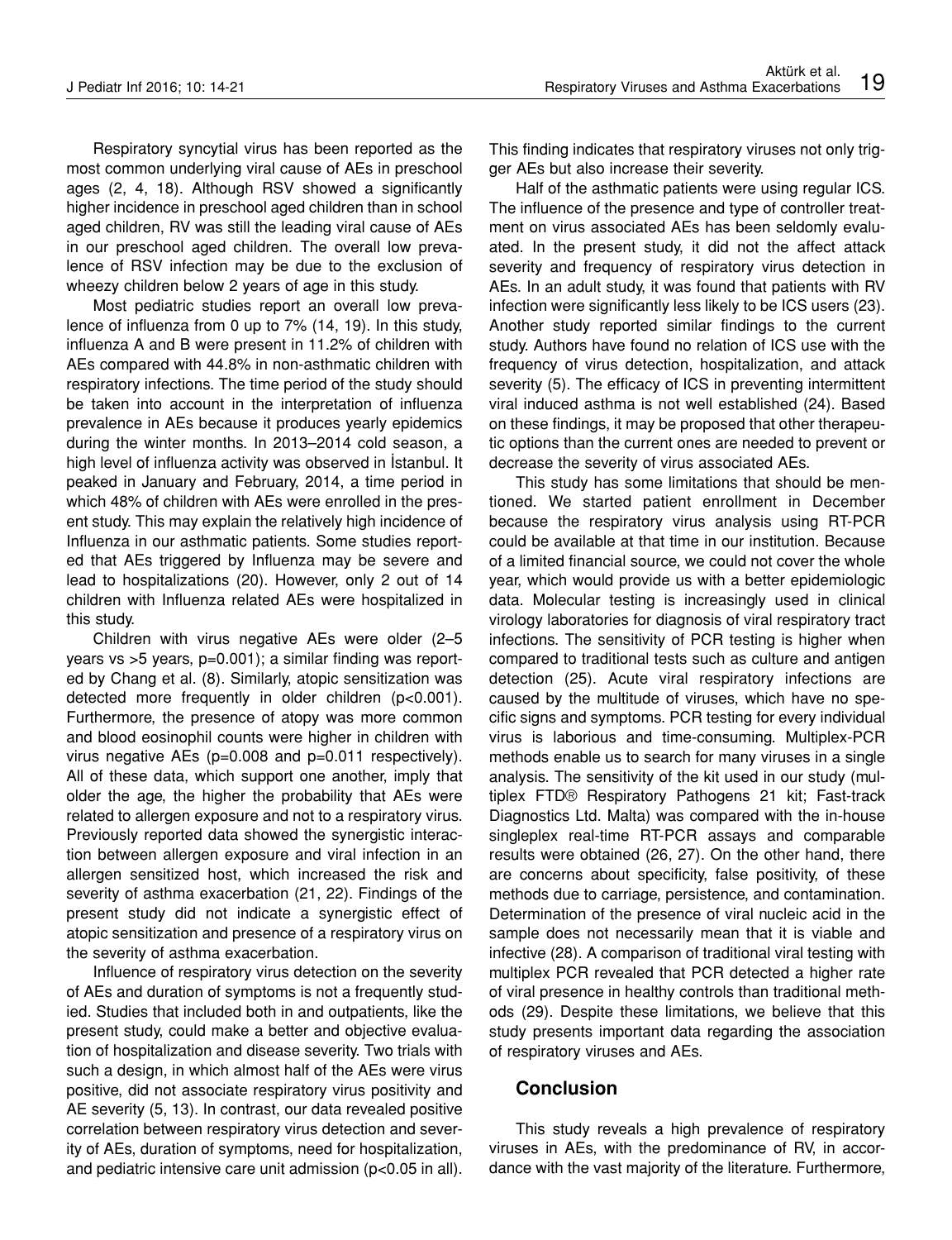it delineates the difference in the viral epidemiology of AEs and other respiratory tract infections of non-asthmatic children. Data presented here show an increase in the severity of AEs with the presence of respiratory viruses, highlighting their importance in treatment and prevention strategies of AEs. Controller treatment with ICS and/or LTRA does not appear to have an influence on virus provoked AEs. Accordingly, future researches should evaluate specific antiviral medications and agents that will augment viral immunity.

**Ethics Committee Approval:** Ethics committee approval was received for this study from İstanbul University İstanbul School of Medicine with the number 2013/1845.

**Informed Consent:** Informed consent was obtained from patients who participated in this study.

**Peer-review:** Externally peer-reviewed.

**Author Contributions:** Concept - H.A., N.S.; Design - H.A., N.S., Z.T., N.G., A.S.; Supervision - N.S., A.S., Z.T., N.G.; Materials - H.A., M.S., O.B.E., E.Y., M.U., M.C.; Data Collection and/or Processing - H.A., M.S., O.B.E., E.Y., M.U., S.H.T.; Analysis and/or Interpretation - H.A., M.S., N.S.; Literature Review - H.A., N.S.; Writing - H.A.; Critical Review - N.S., A.S., Z.T., N.G.; Other - M.C., M.U., O.B.E, E.Y., S.H.T.

**Acknowledgements:** We are grateful to Hayriye Vehid, PhD, for her contribution in statistical evaluation, to Deniz Özceker, MD, for her help in caring the patients.

**Conflict of Interest:** No conflict of interest was declared by the authors.

**Financial Disclosure:** This study was funded by İstanbul University Division of Scientific Research Projects (project number: 40127).

**Etik Komite Onayı:** Bu çalışma için etik komite onayı İstanbul Üniversitesi İstanbul Tıp Fakültesi'nden 2013/1845 numarası ile alınmıştır.

**Hasta Onamı:** Hasta onamı bu çalışmaya katılan hastalardan alınmıştır.

**Hakem Değerlendirmesi:** Dış bağımsız.

**Yazar Katkıları:** Fikir - H.A., N.S.; Tasarım - H.A., N.S., Z.T., N.G., A.S.; Denetleme N.S., A.S., Z.T., N.G.; Malzemeler - H.A., M.S., O.B.E., E.Y., M.U., M.C.; Veri Toplanması ve/veya İşlemesi - H.A., M.S., O.B.E., E.Y., M.U., S.H.T.; Analiz ve/veya Yorum - H.A., M.S., N.S.; Literatür Taraması - H.A., N.S.; Yazıyı Yazan - H.A.; Eleştirel İnceleme - N.S., A.S., Z.T., N.G.; Diğer - M.C., M.U., O.B.E, E.Y., S.H.T.

**Teşekkür:** Hayriye Vehid'e istatistik değerlendirmesindeki katkılarından dolayı ve Deniz Özçeker'e hastalarla ilgilenmesinden dolayı teşekkür ederiz.

**Çıkar Çatışması:** Yazarlar çıkar çatışması bildirmemişlerdir.

**Finansal Destek:** Bu çalışma İstanbul Üniversitesi Bilimsel Araştırmalar Bölümü tarafından finanse edilmiştir.

## **References**

- 1. Johnston SL, Pattemore PK, Sanderson G, et al. Community study of role of viral infections in exacerbations of asthma in 9-11 year old children. BMJ 1995; 310: 1225-9. **[\[CrossRef\]](http://dx.doi.org/10.1136/bmj.310.6989.1225)**
- 2. Rakes GP, Arruda E, Ingram JM, et al. Rhinovirus and respiratory syncytial virus in wheezing children requiring emergency care. IgE and eosinophil analyses. Am J Respir Crit Care Med 1999; 159: 785-90. **[\[CrossRef\]](http://dx.doi.org/10.1164/ajrccm.159.3.9801052)**
- 3. Tan WC. Viruses in asthma exacerbations. Curr Opin Pulm Med 2005; 11: 21-6. **[\[CrossRef\]](http://dx.doi.org/10.1097/01.mcp.0000146781.11092.0d)**
- 4. Camara AA, Silva JM, Ferriani VP, et al. Risk factors for wheezing in a subtropical environment: role of respiratory viruses and allergen sensitization. J Allergy Clin Immunol 2004; 113: 551-7. **[\[CrossRef\]](http://dx.doi.org/10.1016/j.jaci.2003.11.027)**
- 5. Ozcan C, Toyran M, Civelek E, et al. Evaluation of respiratory viral pathogens in acute asthma exacerbations during childhood. J Asthma 2011; 48: 888-93. **[\[CrossRef\]](http://dx.doi.org/10.3109/02770903.2011.606579)**
- 6. Global Initiative for Asthma. Diagnosis and management of asthma in children 5 years and younger. Pocket guide for physicians and allied health professionals, revised 2014. Available from: (http://www.ginasthma.org/local/uploads/ files/GINA\_Pocket\_2014\_Jun11\_1.pdf)
- 7. Global Initiative for Asthma. Pocket guide for asthma management and prevention (for adults and children older than 5 years), updated 2015. Available from: (http://www.ginasthma.org/local/uploads/files/GINA\_ PediatricPocket\_2015.pdf)
- 8. Chang AB, Clark R, Acworth JP, Petsky HL, Sloots TP. The impact of viral respiratory infection on the severity and recovery from an asthma exacerbation. Pediatr Infect Dis J 2009; 28: 290-4. **[\[CrossRef\]](http://dx.doi.org/10.1097/INF.0b013e31819067b1)**
- 9. Kwon JM, Shim JW, Kim DS, Jung HL, Park MS, Shim JY. Prevalence of respiratory viral infection in children hospitalized for acute lower respiratory tract diseases, and association of rhinovirus and influenza virus with asthma exacerbations. Korean J Pediatr 2014; 57: 29-34. **[\[CrossRef\]](http://dx.doi.org/10.3345/kjp.2014.57.1.29)**
- 10. World Health Organization. CDC Realtime RTPCR (rRTP-CR) Protocol for Detection and Characterization of Swine Influenza (version 2009). Available from: (http://www.who.int/csr/resources/publications/swineflu/ CDCRealtimeRTPCR\_SwineH1Assay-2009\_20090430. pdf?ua=1).
- 11. Lee SL, Chiu SS, Malik PJ, Chan KH, Wong HS, Lau YL. Is respiratory viral infection really an important trigger of asthma exacerbations in children? Eur J Pediatr 2011; 170: 1317-24. **[\[CrossRef\]](http://dx.doi.org/10.1007/s00431-011-1446-1)**